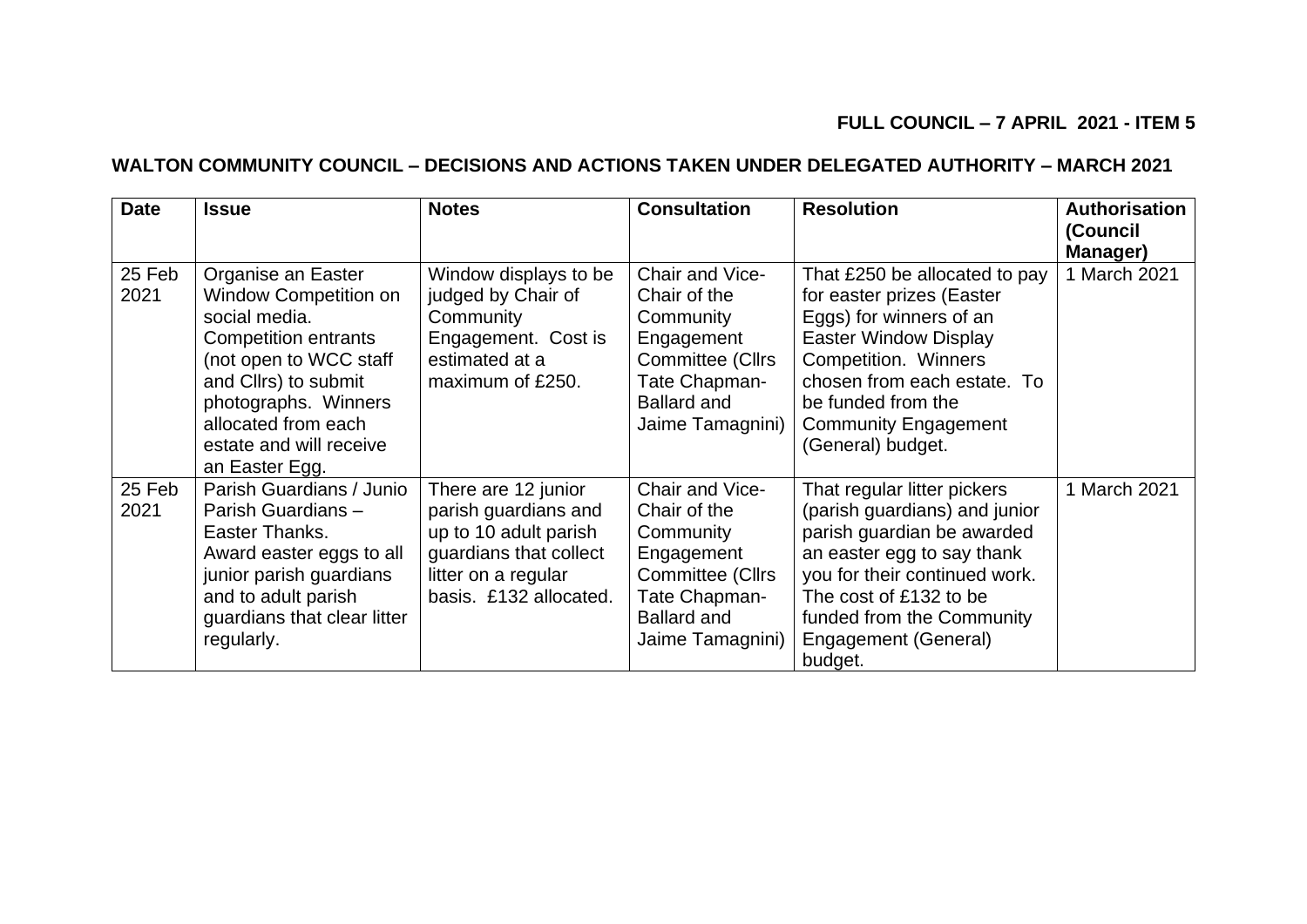| <b>Date</b>                      | <b>Issue</b>                                                                                                                                                                         | <b>Notes</b>                                                                                                                                                | <b>Consultation</b>                                                                                                               | <b>Resolution</b>                                                                                                                                                | <b>Authorisation</b><br>(Council<br>Manager) |
|----------------------------------|--------------------------------------------------------------------------------------------------------------------------------------------------------------------------------------|-------------------------------------------------------------------------------------------------------------------------------------------------------------|-----------------------------------------------------------------------------------------------------------------------------------|------------------------------------------------------------------------------------------------------------------------------------------------------------------|----------------------------------------------|
| 12 <sup>2</sup><br>March<br>2021 | To authorize the carry<br>forward of more than 5<br>days leave for staff that<br>have more than this<br>number outstanding. To<br>be taken within 5 months<br>of the 2021/2022 year. | In accordance with<br>changes in legislation<br>allowing statutory<br>leave to be carried<br>forward for those<br>working during the<br>pandemic. (2 staff) | Chair and Vice-<br>Chair of the HR<br><b>Committee (Cllrs</b><br>Adam Chapman-<br><b>Ballard and Tate</b><br>Chapman-<br>Ballard. | That 2 members of staff be<br>allowed to carry forward more<br>than 5 days annual leave into<br>2021/2022                                                        | 12 March<br>2021                             |
| 18<br>March<br>2021              | <b>Operations Officer to</b><br>attend Prince2 training /<br>qualification course (both<br>foundation and practical)<br>at a cost of £895.                                           | The Operations Officer<br>will be involved in the<br>refurbishment of<br><b>Walnut Tree Pavilion</b><br>and other future<br>operational projects.           | Chair and Vice-<br>Chair of the HR<br><b>Committee (Cllrs</b><br>Adam Chapman-<br><b>Ballard and Tate</b><br>Chapman-<br>Ballard. | That the Operations Officer<br>attend Prince 2 project<br>management training at a<br>cost of £895, to be funded<br>from the 2020/2021 staff<br>training budget. | 19 March<br>2021                             |
| 23<br>March<br>2021              | Purchase of a<br>replacement dog bin<br>outside 19 Brahms<br>Close at a purchase cost<br>of £114.                                                                                    | The dog bin had been<br>damaged beyond<br>repair and a new bin<br>required immediately.                                                                     | <b>Chair and Vice</b><br>Chair of<br><b>Operations</b><br><b>Committee (Cllrs</b><br>David Newland<br>and Amanda<br>Taylor)       | That a replacement dog bin<br>be purchased and installed<br>close to 19 Brahms Close at<br>a cost of £114, to be funded<br>from the Dog Bin budget.              | 23 March<br>2021                             |
| 26<br>March<br>2021              | Opening of the MUGA<br>(Multi-Use Games Area)<br>at Browns Wood Sports<br>Ground                                                                                                     | In compliance with<br>government guidance                                                                                                                   | <b>Chair and Vice</b><br>Chair of<br><b>Operations</b><br><b>Committee (Cllrs</b><br>David Newland<br>and Amanda<br>Taylor)       | That the MUGA (Multi-Use<br>Games Area) be opened, in<br>accordance with government<br>guidance on the opening of<br>outdoor sports facilities.                  | 26 March<br>2021                             |